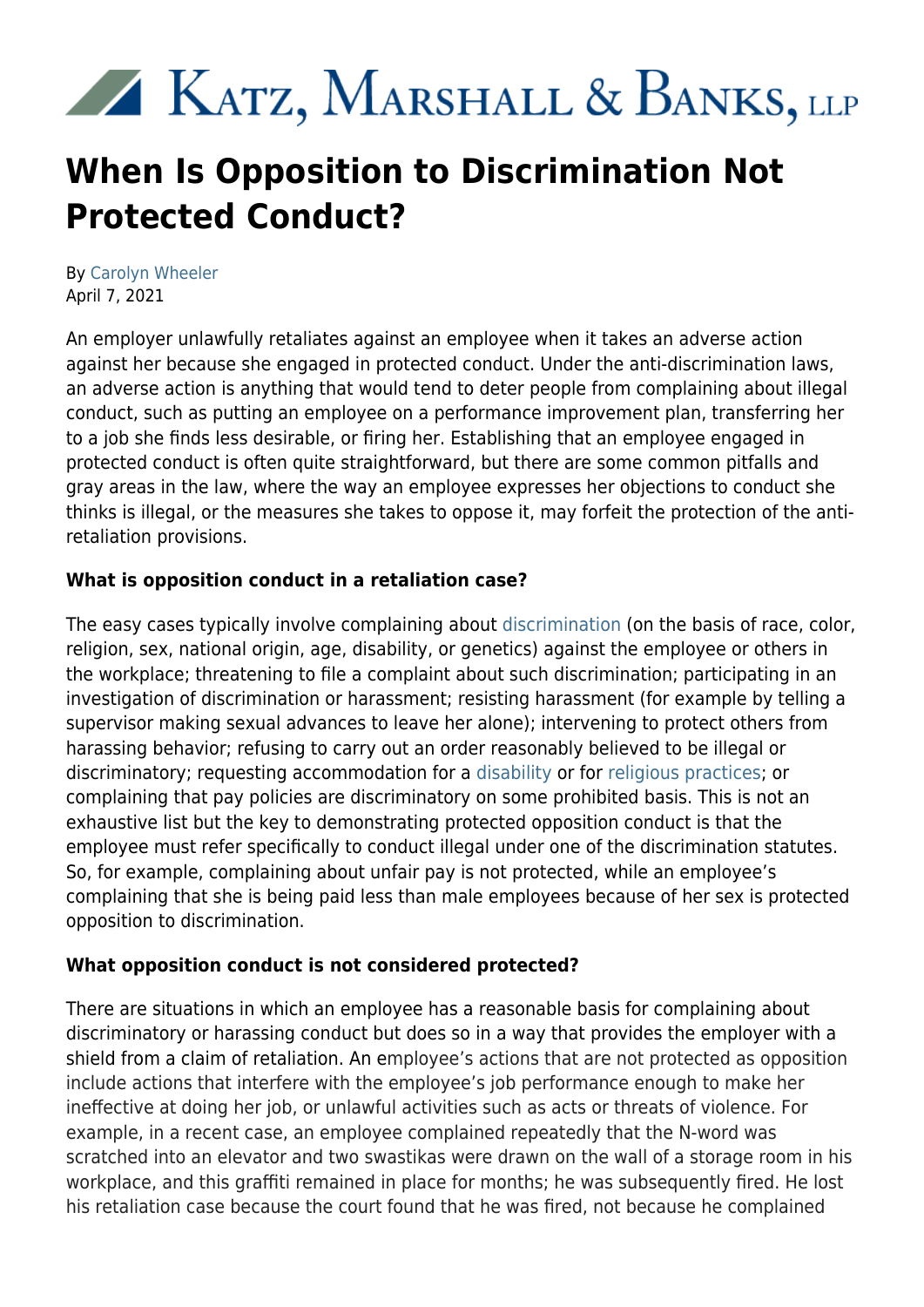about his racially hostile environment, but because of his insubordination, citing behavior which included cursing at his supervisor, threatening him, and hitting the wall. See Collier v. Dallas County Hospital District, 827 Fed. Appx. 373 (5th Cir. Sep. 30, 2020). Even expressing rude and derogatory comments about a superior by calling him a "pussy" in a text message, or characterizing other superiors as "members of the mafia" can support the conclusion that the employee was fired for unprofessional and disruptive conduct, not for protected opposition to illegal practices. See Botta v. PwC, No. 3:18-cv-02615 (N.D. Cal.) (SEC whistleblower case; trial testimony 2/24/2021).

There are other instances in which it is difficult to draw the line between protected conduct and conduct the courts consider to be beyond the pale of reasonable opposition to illegal discrimination.

#### **Taking or using confidential documents that help to prove the employee's complaint.**

Example: An employee finds a document that explains the basis for establishing employees' compensation and it shows that women are paid significantly less than men in the company. She signed an agreement when she was hired that stated she would not share any confidential company information or trade secrets with anyone. Should she give this document to her lawyer to help prove her claim of [sex discrimination](https://www.kmblegal.com/practice-areas/discrimination-retaliation/sexgender-discrimination) in compensation?

Generally, an employee who steals confidential company documents, even documents that may evidence discrimination, has not engaged in protected activity that will support a retaliation claim if she is discharged for that theft.

But if an employee innocently acquired the document by discovering it in her computer, or because it was mistakenly attached to an internal memorandum that circulated to her, or she found it in the copy room, the employee has not stolen the document. The employee still has an obligation to safeguard her employer's confidential information, so her decision to provide this document to an attorney for use in a potential case against her employer could create problems. If her employer learns that she has taken confidential information, it can demand the return of the document and may fire the employee if it views this as a serious breach of its rules.

When the employee argues that her termination was in retaliation for her protected conduct, courts employ a balancing test to decide whether her taking and using confidential information was protected opposition activity. The factors the courts consider are how the document was acquired, to whom the document was given, the contents of the document, the reason for producing the document, the scope of the employer's privacy or confidentiality policy, and whether the information could have been preserved without sharing the document. Although in this example, the document was innocently acquired, shared only with the employee's attorney, and contained extremely relevant information, the other factors may weigh against the employee. She was not legally compelled to produce the document, but rather gave it voluntarily to her attorney; she knew the scope of her employer's policy on confidential information meant she should not share such information; and she could have given her attorney a summary of the information without giving him the document, and then her attorney could have requested it in discovery. For an example of a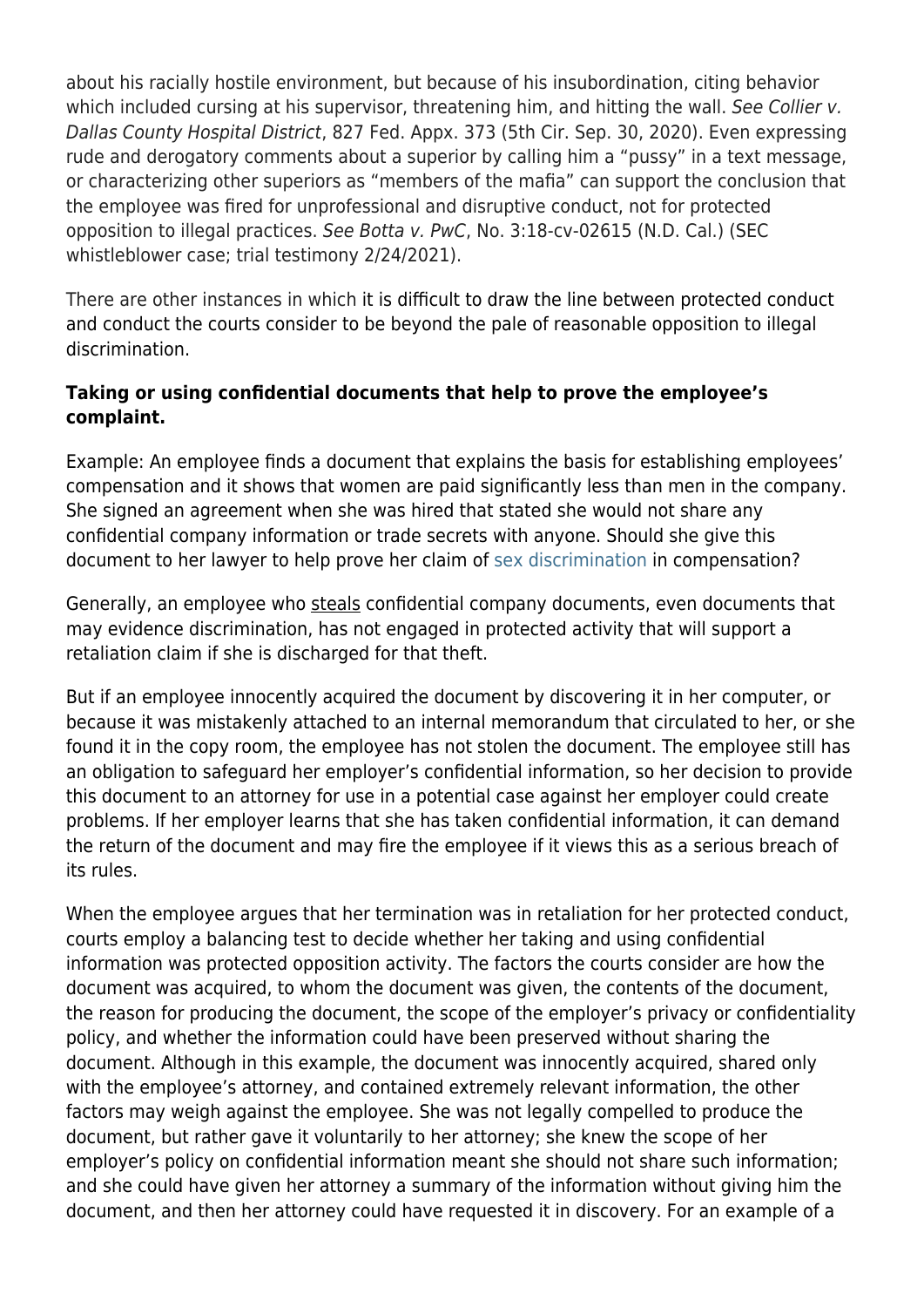court explaining and applying these factors, see Johnson v. Portfolio Recovery Associates, LLC, 682 F.Supp.2d 560 (E.D. Va. 2009).

## **Threatening legal action**

Example: An employee complains to his employer that its leave policy, which allows more parental leave for women than for men, discriminates on the basis of sex. The employee says he will sue his employer and that the publicity about this policy will be very embarrassing for the firm, which holds itself out as a progressive and family-friendly company.

Although stating an intention to pursue legal action is classic protected opposition conduct, sometimes the way that intention is expressed may backfire in a retaliation case. In a pending case against Jones Day, the plaintiffs, Mark Savignac and Julie Sheketoff argued that the firm's acknowledgement that it fired Mr. Savignac for the way he complained about the family leave policy provided direct evidence of its retaliatory motive, and sought judgment in their favor on that aspect of their case. Jones Day staved off that motion by arguing that it did not fire him for complaining but for writing a "threatening email" that promised legal action and damage to the firm's reputation if he did not get his way. The email said he would file suit over the leave policy and "the matter will be decided in the D.C. Circuit and in the court of public opinion." Jones Day argued that Mr. Savignac's conduct was unprofessional and disruptive and the retaliation provision is not intended to "immunize insubordinate, disruptive, or nonproductive behavior." See Laughlin v. Metro. Wash. Airports Auth., 149 F.3d 253, 260 (4th Cir. 1998). Although this issue has not been resolved, the facts provide an important reminder that an employee should choose his words carefully when describing steps he will take to protect his rights.

#### **Encouraging others to take legal action**

Example: A human resources manager responsible for investigating allegations of discrimination and harassment and then making recommendations about how to resolve conflicts, gives the name of a plaintiffs' lawyer to an employee who had complained about gender and race based discrimination, and encouraged her to pursue legal action against their employer.

In this situation, the court noted that someone not in the HR department could provide such encouragement and advice to a co-worker and that conduct would be absolutely protected. But because of this employee's responsibilities in HR, her efforts to "recruit" an employee to sue the company conflicted with her performance of her job duties and made her ineffective in that position. See Gogel v. Kia Manufacturing of Georgia, Inc., 967 F.3d 1121 (11th Cir. 2020). The court emphasized that the plaintiff's job required that she work within the employer's established procedures to resolve employee complaints, and that encouraging another employee to abandon those procedures and pursue litigation was fundamentally at odds with her own job responsibilities, which meant Kia could no longer trust her to do the job for which she was hired.

A somewhat similar case illustrates the type of conduct an employee with HR responsibilities can take to support and encourage aggrieved employees without losing the protections of the anti-retaliation provisions. In DeMasters v. Carilion Clinic, 796 F.3d 409 (4th Cir. 2015),